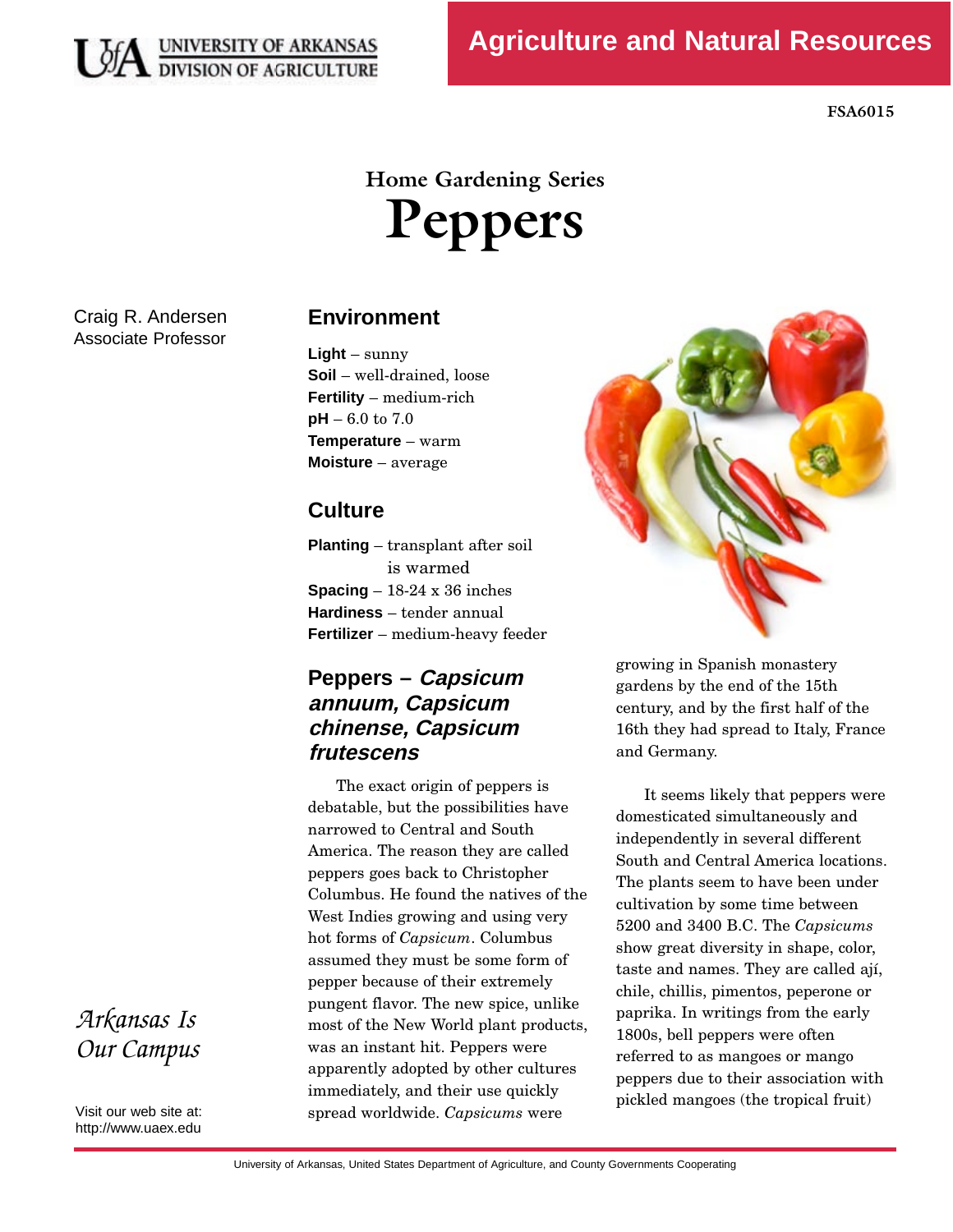#### **Cultivars**

|                      |                              | Days to         | Plants/<br>100 Ft | <b>Disease</b><br><b>Resistance</b> |                                                                                  |
|----------------------|------------------------------|-----------------|-------------------|-------------------------------------|----------------------------------------------------------------------------------|
| Crop                 | <b>Cultivar</b>              | <b>Maturity</b> | of Row            | or Tolerance                        | <b>Remarks</b>                                                                   |
| <b>Sweet peppers</b> | Keystone Resistant<br>Giant  | 75              | 66 plants         | Mosaic                              | Large, green, thick-walled fruit, heavy yield.                                   |
|                      | Yolo Wonder L                | 75              | 66 plants         | Mosaic                              | Large, green, thick-walled fruit, heavy yield.                                   |
|                      | Sweet Banana                 | 72              | 66 plants         |                                     | Long, pointed, yellow fruit.                                                     |
|                      | Jupiter                      | 75              | 66 plants         |                                     | Thick-walled, four lobes green to red.                                           |
|                      | Camelot XR3                  | 75              | 66 plants         | Mosaic                              | Dark green bell, heavy-walled.                                                   |
|                      | Super Heavy<br>Weight        | 75              | 66 plants         |                                     | Large fruit, green to yellow.                                                    |
|                      | Giant Marconi                | 75              | 66 plants         | Mosaic                              | AAS green to red, thick-walled sweet<br>roasting pepper.                         |
|                      | Carmen                       | 75              | 66 plants         |                                     | AAS green to red sweet bull's horn type.                                         |
|                      | Gypsy                        | 65              | 66 plants         |                                     | AAS yellow to red, sweet frying pepper.                                          |
|                      | Corno di Toro                | 68              | 66 plants         |                                     | Green to red, Italian bull's horn, sweet fresh<br>or grilled.                    |
| <b>Hot peppers</b>   | Hungarian Wax                | 65              | 66 plants         |                                     | Long, pointed, waxy yellow fruit.                                                |
|                      | Serrano Chili                | 73              | 66 plants         |                                     | Small, elongated, dark green fruit that turns<br>red when mature, extremely hot. |
|                      | Jalapeno-M                   | 72              | 66 plants         |                                     | Dark green, thick-walled, remains green<br>when ripe, very hot.                  |
|                      | Tam-Mild Jalapeno            | 68              | 66 plants         |                                     | Medium green to red, mild with less<br>pungency.                                 |
|                      | Mariachi                     | 72              | 66 plants         |                                     | AAS mild heat, fruity flavor, yellow to red.                                     |
|                      | <b>Holy Mole</b>             | 72              | 66 plants         |                                     | AAS chocolate brown pasilla type, mild heat.                                     |
|                      | Numex Big Jim                | 75              | 66 plants         |                                     | Large chili type, mild heat for rellenos or<br>stuffing.                         |
|                      | <b>Numex Sauve</b><br>Orange | 65              | 66 plants         |                                     | Mild habanero from New Mexico Chili<br>Institute.                                |

being imported into the United States. In certain areas of the South, the name is still used.

Most of the<br>commercial cultivars of commercial cultivars of *Capsicum annuum*  include the sweet bell and pimiento peppers, a variety of hot peppers, among them the familiar jalapeno and



familiar jalapeno and Numex. *Capsicum chinen*se includes the extremely hot, bright yellow-orange habanero Scotch Bonnet and bird pepper. *Capsicum frutescens* are the tepin, tabasco, cayenne, Thai hot and ornamental peppers. There exist some 20 wild species of pepper in South America which generally have  $\sum_{i=1}^{n}$ , red and very hot fruits.

In 1772 the botanically minded Dominican priest, inflammatory that a single pod could render "a bull unable to eat." These effects are due to a family of  $\frac{1}{1}$   $\frac{1}{1}$   $\frac{1}{1}$   $\frac{1}{1}$   $\frac{1}{1}$   $\frac{1}{1}$   $\frac{1}{1}$   $\frac{1}{1}$   $\frac{1}{1}$   $\frac{1}{1}$   $\frac{1}{1}$   $\frac{1}{1}$   $\frac{1}{1}$ odorless but hot-tasting chemical compounds known as capsaicins.

Bell peppers are<br>tender, warm-season  $t_{\text{t}}$  tender, warm-season vegetables which require somewhat higher<br>temperatures than tomatoes. Several other kinds of garden peppers (bell, pimiento, tabasco, cayenne, chili and paprika) may be grown as food or ornamentals as food or ornamentals

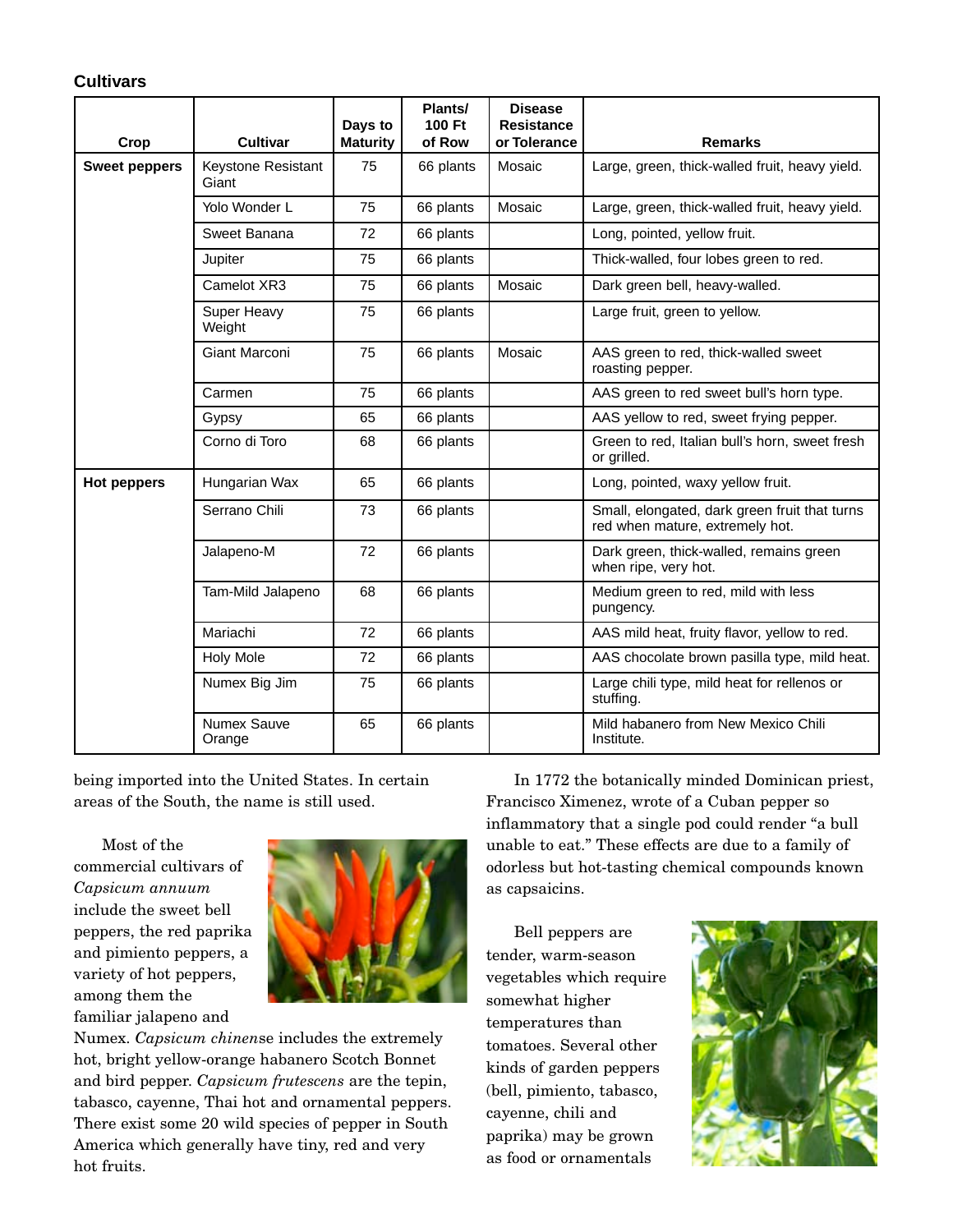in Arkansas. Do not confuse these with black pepper, *Piper nigrum*, a shrub which yields the seed we use for a familiar table conditions. They are not related. The sweet varieties of peppers are by far the most popular.

# **Cultural Practices**

 tomatoes. Peppers have all the disease and insect Bell peppers are tender, warm-season vegetables tomatoes. Peppers have all the disease and insect problems of tomatoes and should be treated the same way.

#### **Planting Time**

 the soil has warmed in the spring. The plants cannot Peppers are best started from transplants after<br>the soil has warmed in the spring. The plants cannot soil. Pepper seed can be slow to germinate, and temperatures need to be  $76$  degrees  $F$  or warmer for germination in 7 to 10 days. Some of the cultivars of germination in 7 to 10 days. Some of the cultivars of *<sup>C</sup>*. *frutescens* may take 20 to 100 days to germinate and require much patience. When night tempera-<br>tures are 50 degrees F or lower, the plants may be injured. The plants grow slowly, leaves may turn yellow and the flowers will drop off. Transplants should be planted in the field when they are small  $(4 \text{ to } 5 \text{ inches high})$ . Larger plants will tend to set fruit too early and result in smaller fruit throughout the season. Plant peppers a week to 10 days after the season. Plant peppers a week to 10 days after tomatoes are transplanted.

Set transplants 18 to 24 inches apart in the row.<br>A dozen plants, including one or two salad and hot A dozen plants, including one or two salad and hot types, will produce enough peppers for most families.

#### **Care**

Peppers thrive in well-drained, fertile soil that limed to raise soil pH above  $6.0$ . Apply 8 ounces of a starter fertilizer solution (1 tables poon of soluble fertilizer per gallon) to each plant when transplanting. Hoe or cultivate shallowly to keep down weeds without damaging roots. Mulch is recommended, especially for gardeners who wish to maintain their plants for full-season harvest. Black plastic or plants for full-season harvest. Black plastic or organic materials are suitable for mulching.

 $1/\sqrt{a}$  is  $1/\sqrt{a}$  in  $1/\sqrt{a}$ Water the plants thoroughly every four to seven<br>days during dry periods. Plants confined in containers need daily watering. Side-dress with nitrogen fertilizer (ammonia nitrate) at the rate of  $1/2$  pound per 100 feet of row (equivalent to  $1/2$  tableto the size of golf balls. Apply supplemental fertilizer (side-dressing) cautiously, only after a good crop of peppers is set, at two-week intervals. Do not get fertilizer on the leaves. Gardeners do more harm than good by applying too much fertilizer. Irrigate during dry periods; a uniform moisture supply is during dry periods; a uniform moisture supply is essential throughout the harvest season.

Many gardeners train their pepper plants to<br>stakes or trellises with great success. Using one stake for every four plants, the gardener can support the plants with one string tied about 15 to 18 inches above the ground. This prevents the plant 18 inches above the ground. This prevents the plant  $\frac{1}{1}$  from tipping over with wind and rain. All varieties are not equally suitable for staking.

#### **Insect and Disease Control**

Peppers have the same problems as tomatoes do in the garden and should be treated as such.

#### **Harvesting**

Fruits may be harvested at any size. The bell full-grown and mature  $(3 \text{ to } 4 \text{ inches long, firm and})$ green). When the fruits are mature, they will break easily from the plant. Some gardeners prefer to cut off the fruits to prevent damage to the plant. The fruit may be left on the plant to ripen fully to a red. yellow or purple color. Hot peppers, except jalapeno, are usually harvested at the red ripe stage. Entire plants may be pulled in the fall before frost and plants may be pulled in the fall before frost and hung in an outbuilding or basement to dry.

#### **Common Problems**

People who use tobacco should wash their hands<br>with soap and water before handling pepper plants to prevent the spread of tobacco mosaic virus disease. Grow resistant varieties, if possible. Watch for accumulations of aphids on the underside of the for accumulations of aphids on the underside of the leaves. When a large aphid population is present,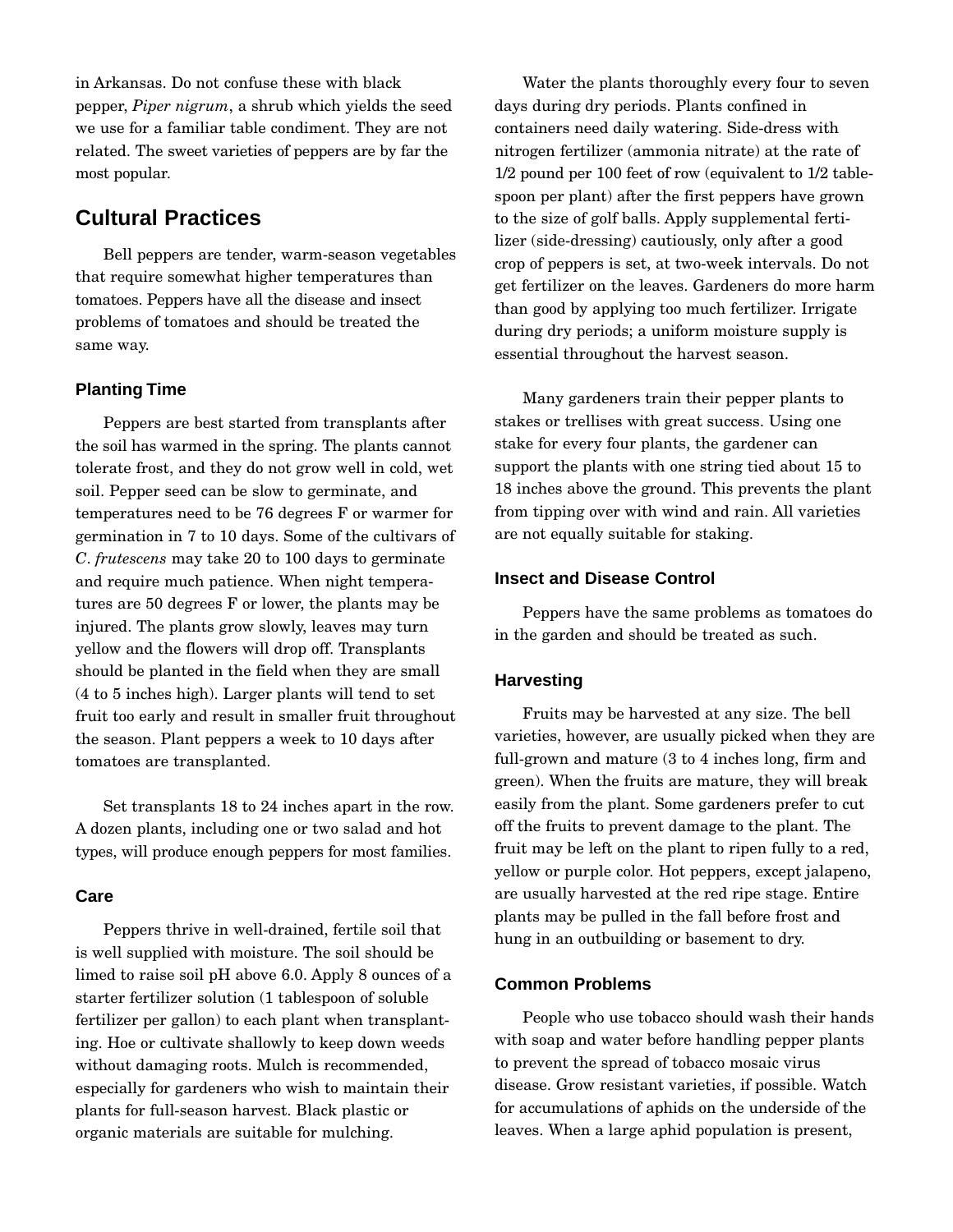$h^{(1)}$  is the lower leaves and fruit. If this situation occurs, apply a suggested insecticide.

**diseases** – tobacco mosaic virus, tomato spotted wilt virus, cucumber mosaic virus, bacterial spot, anthracnose, Alternaria leaf spot, Cercospora leaf  $\frac{1}{4}$  and  $\frac{1}{4}$  and  $\frac{1}{4}$  and  $\frac{1}{4}$  and  $\frac{1}{4}$  and  $\frac{1}{4}$  and  $\frac{1}{4}$  and  $\frac{1}{4}$  and  $\frac{1}{4}$  and  $\frac{1}{4}$  and  $\frac{1}{4}$  and  $\frac{1}{4}$  and  $\frac{1}{4}$  and  $\frac{1}{4}$  and  $\frac{1}{4}$  and  $\frac{1}{4}$  a spot, southern blight and Phytophthora root rot.

**insects** – aphids, flea beetles, cutworms, corn earworm.

or calcium deficiency), blossom drop (when night **cultural** – blossom end rot (moisture irregularities temperatures go above  $75$  degrees  $F$  or when the temperatures go above 75 degrees F or when the number of fruit set is excessive.

#### **Harvesting and Storage**

**days to maturity**  $-100$  to 120 from seed, 70 to 85 from transplants

harvest – Green peppers will turn color in 7 to 10 days after maturity. Harvest sweet peppers when they reach full size, while still in the green or yellow state. When allowed to mature on the plant, most varieties turn red, are sweeter and increase in vitamins A and C content. Cut instead of pulling to avoid breaking branches. Hot peppers are allowed to ripen and change color on the plant. Entire plants ripen and change color on the plant. Entire plants may be pulled and hung just before frost.

**approximate yields (per 10 feet of row)**  $-2$  to 8 pounds

**amount to raise per person** – 3 to 10 pounds

**storage** – medium cool conditions (45 to 50 degrees F), moist (95 percent relative humidity); 2 to 3 weeks

**preservation** – frozen, pickled, in relishes and as dried spices

### **Frequently Asked Questions**

- **Q. Why do my pepper plants grow large but do not develop fruit? They are dark green and do not appear to be diseased.**<br>A. Hot weather conditions can reduce fruit set of
- peppers. The most common problems in Arkansas are hot, dry winds and warm nights (above 75 degrees F). Too much nitrogen fertilizer often results in poor yields, although the plant will results in poor yields, although the plant will appear large and healthy.

#### **Q. What causes small, dry, sunken black areas near the end of the peppers?**

A. This is blossom-end rot, similar to that in<br>tomatoes. It is caused by drought and calcium deficiency, by pruning roots through improper cultivation or by the need for lime to raise soil pH. Blossom-end rot is more severe in some varieties of peppers than in others. Irrigate and varieties of peppers than in others. Irrigate and apply lime if needed.

#### **Q. Why do my pepper plants often bloom but fail to set fruit?**

A. Peppers, me comatoes, are sensitive to temperature. time temperatures get much above 90 degrees F and night temperatures above 75 degrees F. They will also drop their blooms in the early spring if temperatures remain cool for extended periods. Hot peppers, such as jalapenos, withstand hot weather fairly well and can often produce fruit through the summer. Optimum temperatures fall between 70 and 80 degrees  $F$  for bell-type peppers between 70 and 80 degrees F for bell-type peppers and between 70 and 85 degrees F for hot varieties.

#### **Q. If I remove the first few blooms on a pepper plant, will my overall production be increased?**

A. The plant will be stunted if it sets the first bloom that flowers. This is likely when the plant is growing under marginal conditions, which include low fertility or moisture. By removing the first bloom, the plant will grow larger before setting. bloom, the plant will grow larger before setting fruit, which often results in higher total yields.

# **Q. If you plant hot peppers beside sweet peppers, will the sweet pepper plant produce hot fruit?**<br>A. No. Pepper flowers are normally self-pollinated,

- although they can cross-pollinate. However, the result of this crossing will appear only if seed is result of this crossing will appear only if seed is saved from this year's crop and planted next year.
- **Q. Is there any difference in taste or nutritive value between green peppers and those that mature and turn red or yellow**?
- A. Peppers allowed to mature and ripen entirely,<br>from green to yellow, are sweeter and higher in vitamin content, especially vitamin A. There is vitamin content, especially vitamin A. There is considerable difference in texture caused by the ripening process.